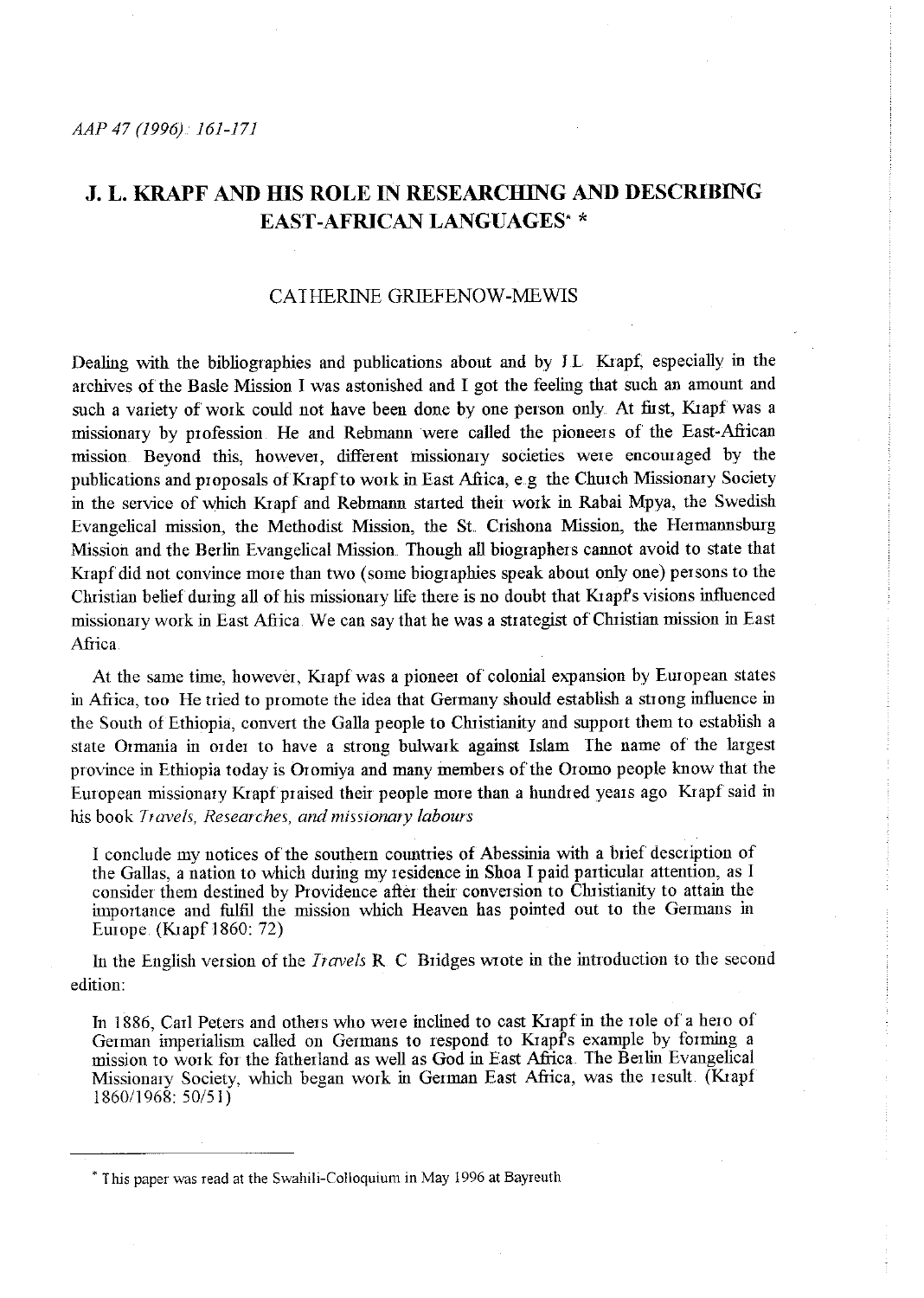So far I dealt with the missionary and political efforts of Krapf - beyond the borders of Germany, however, he became famous mainly because of his and Rebmann's geographical discoveries RC Bridges stated in his above mentioned introduction to the *Travels:* 

On his return to Europe in 1850, he (Krapf) was invited to Berlin where the geographer, Carl Ritter, took him to meet the most outstanding of Germany's scientists, Baron Alexander von Humboldt, who showed great interest in the East Afiican snow-capped mountains. The king invited them all to dinner and was apparently much impressed with the missionary. Krapf contributed to learned journals, Ritter used his material, and Humboldt mentioned his work in the Cosmos. At the practical level, the journeys of the German explorers Albrecht Röscher and Baron Carl Claus von der Decken were, to a large extent, inspired by the example of Krapf and Rebmann, while later travellers like Johann Maria Hildebrandt were also to recognize their debt to the missionaries In France the adventures of Krapf and Rebmann were followed with considerable interest and the Paris Geographical Society, for example, gave the work of the two men much better coverage than did the Royal Geographical Society in London In 1852, together with Livingstone and William Cotton Oswell, Krapf and Rebmann were each awarded the Society's Silver Medal. (Krapf 1860/1968: 51)

Beside the information on East African geography the ethnographical informations about East Afiican people published by Krapfmet with high interest in Europe.

As the main topic of my paper, however, I chose Krapfs linguistic work Wilfred Whiteley wtote in his book *Swahzlz The Rise oja National Language:* 

To the missionary J.L. Krapf we owe the first systematic grammar of the language (1850), and this was followed thirty years later by his monumental dictionary (1882), which has recently been reprinted But Krapf, too, directed our attention to a body of verse in Swahili, sending back to Germany manuscripts in the Arabic script which engaged the attention of later generations of scholars. His fellow countrymen, Velten, Delius, Biittner, Seidel, and later Meinhof, built on these foundations, providing at the same time a wealth of reading material. (Whiteley 1969: 13)

Polome commented in his *Swahilz Language Handbook* on Krapfs *Dictionary of the Swahih Language:* "The first comprehensive Swahili -English lexicon, still most valuable for the cultural data supplied in connection with numerous lexical items " (Polomé 1967: XII)

In the book Swahili-Handbuch edited by Miehe and Möhlig in 1995 we can read:

Die er sten, von Reisenden oder Seeleuten aufgezeichneten Swahili-Vokabularien stammen aus dem frtihen 19 Jhd, eine umfassende Beschreibung und systematische Erfassung der Sprachstruktur des Swahili setzte jedoch erst mit dem Wirken von Johann Ludwig Krapf ein, der 1844 als Missionar nach Mombasa kam (Miehe & Möhlig 1995: 20)

Frankl characterized the work of Krapf in his article "Johann Ludwig Krapf and the Birth of Swahili Studies" in *ZDMG* 142 (1992) with the following words: "Johann Ludwig Krapf ( 1810-1881 ), the first foreigner to make a serious study of Swahili, is the fons et origo from which all later studies of Swahili derive " (Frankl 1992: 12). Already "in 1860", as we can read in Frankl's article,

Krapf had given a "Kisuahili Dictionary in four manuscript volumes to the Rev. Thomas Wakefield. of the United Methodist Free Churches' Mission at Ribe" In due course the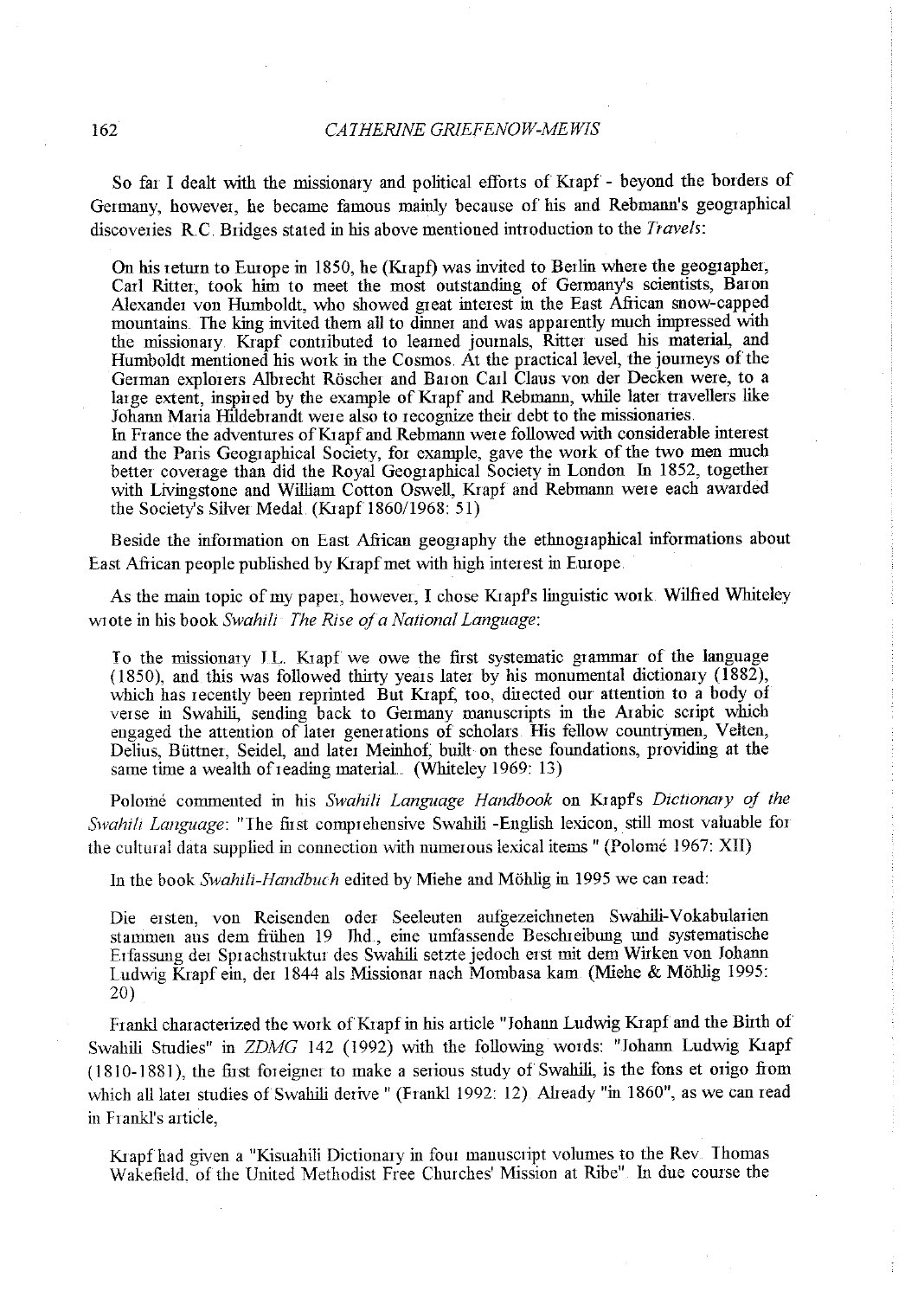### *JL KRAPF* 163

fom volumes were presented to the Society for the Propagation of the Gospel, London; each is inscribed "Dictionary of the Suahili Language -  $\[\hat{L}\]$  Krapf - Rabbai Mpia - 1853" (with 1853 amended to "1846-1853"}. That work is the earliest Swahili lexicon of substance, and is the precursor of Krapf's printed lexicon of 1882; all four volumes are now in Rhodes House Library, Oxford (Catalogue reference, X 158-161). (Frankl 1992: 19)

The fust version of Krapfs *Swahili Dictionary* was completed in 1848 but unfortunately mostly destroyed by white ants. The second version seems to be the one mentioned by Frankl and cited above, and another version was completed by Krapf in 1878 and became the basis for the publication in 1882 Frankl cited Krapfs words about this dictionary:

I have now completely done with compiling my Dictionary in Kisuaheli to which I have not to add anything more Of comse the work cannot claim having exhausted the complete treasure of the Suaheli language, but in fact no dictionary of any language can lay claim to absolute perfection... The Dictionary has not only a regard to linguistic matters, there is also a vast deal of information referring to ideas, customs and practices of the Suahelis and other East Afiican tribes, so that a new coming Emopean will soon set himself right about everything in his new home (Frankl 1992: 18)

We owe to Krapf the first Swahili grammar and the first Swahili dictionary, important is also the *Vocabulary of Six East Aftican Languages* in which he presented the vocabulary of 5 Bantu-languages and of the Galla (Oromo) language. In the preface to this publication (Tübingen 1850) Krapf wrote, speaking of himself in the third person:

In the progress of his stay at Mombas he became acquainted with Natives of various and distant countries, who spoke languages - which, departing as they appeared from the Suaheli, were soon recognised to be of remarkable accord with the fundamental substance of the language of the coast, viz the Suaheli At that period he was not yet aware of the astonishing fact (which every new philological discovery seems to corroborate), that one common language lies at the bottom of all the idioms which are spoken fiom the Equator to the Cape of Good Hope (Krapf 1850: III)

In his vocabulary of 6 East Afiican languages Krapf presented words fiom the Bantu languages: Kisuaheli, Kinika, Kikamba, Kipokomo and Kihiau (All languages are given here in Krapfs spelling) Frankl wrote in his article about Krapf with the headline " Krapf and Bantu languages":

Krapf was the first to recognise the relationship between the Bantu languages of east and south Africa<sup>12</sup> - MHC Lichtenstein  $(1780-1857)^{13}$  had already noted that most of the south African languages belong to one family.<sup>14</sup> The Oxford English Dictionary (second edition, 1989} correctly attributes the first usage of "Bantu" to Krapfs fellow-German, W H<sub>J</sub>. Bleek<sup>15</sup> (the entry, however, requires correction in that the first printed instance of the word was not in  $1862^{16}$  but  $1858$ ).<sup>17</sup> So while the notion of "Bantu" had been conceived by Lichtenstein, in south Afiica, and by Krapf in east Afiica, it was Bleek who gave the word birth

The mentioned notes of Frankl's article are: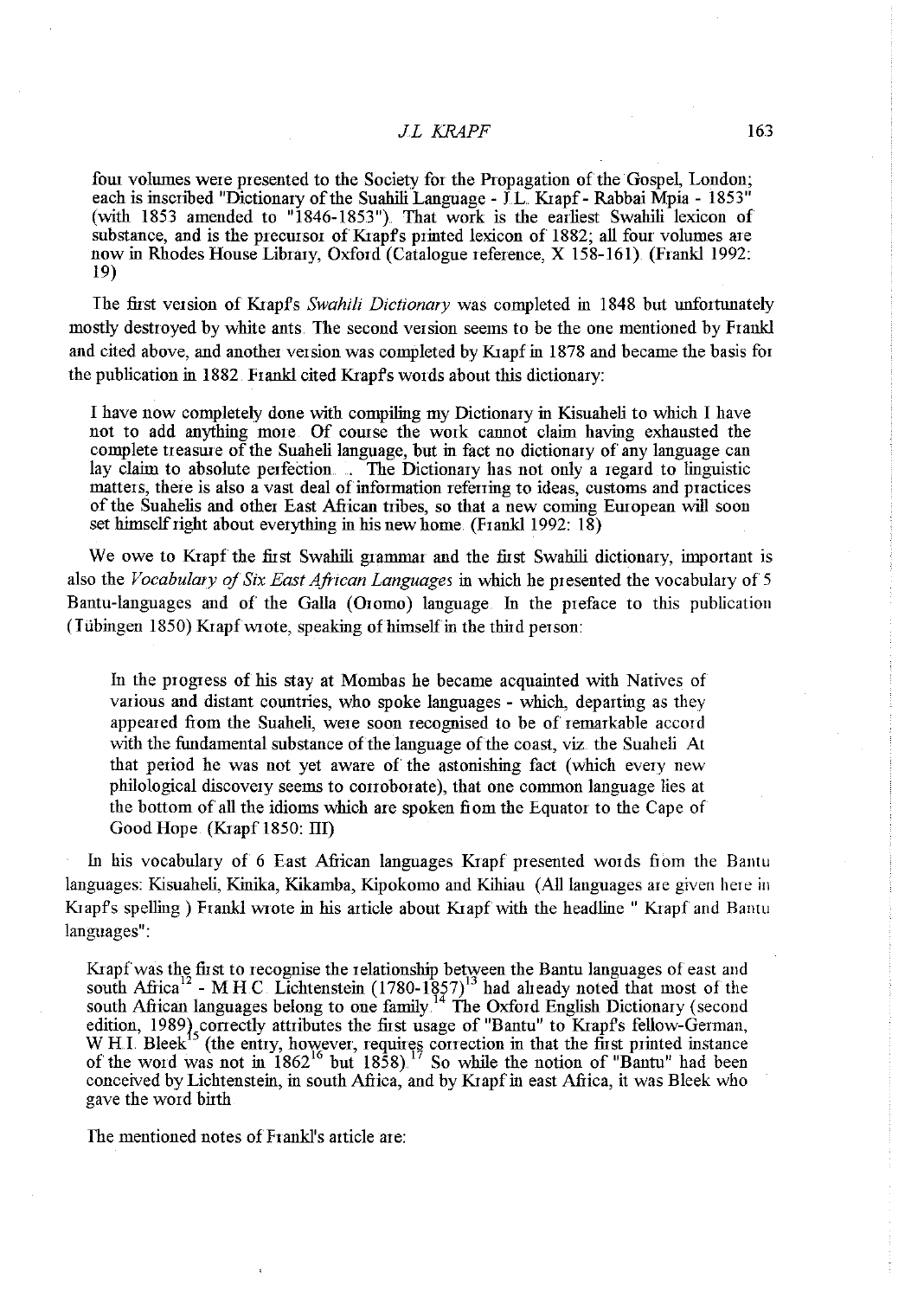- 12 ) J. Knappert, 'The Origins of the term BANTU', *African Language Studies* 11, 1970: 230-236
- <sup>13</sup>) See *Dictionary of South African Biography III*, Cape Town 1977.
- <sup>14</sup>) M.H.C. Lichtenstein, Bemerkungen über die Sprachen der südafricanischen wilden Völkerstämme ...' In: *Allgemeines Archiv für Ethnographie und Linguistik*, I, (eds. F J Bertuch & J S Vater). Weimar 1808, pp.  $258-331$ .
- <sup>15</sup> See *Dictionary of South African Biography* I Cape Town 1968.
- <sup>16</sup>) W.H.I. Bleek, *Comparative Grammar of South African Languages*, I. London 1862
- <sup>17</sup>) W.H.I. Bleek, *The Library of Sir George Grey*, Vol. I, Part I London & Leipzig 1858) (Frank11992: 14-15).

When I presented my paper in Bayreuth the statement of Frankl about Krapf as the first to recognise the relationship between the Bantu- languages provoked the question if really Krapf was the fust one and not Bleek Therefore I now cited the complete passage of Frankl's article with the corresponding notes. But in the meantime I have learned - from a recommendation of Andrej Zhukov from St. Petersburg - that neither Frankl nor Knappert were right with their statements A Zhukov gave me the bibliographical notes of two important publications from 1847 which I looked for immediately after retmning home to Berlin.

One was the publication of "THREE CHAPTERS OF GENESIS TRANSLATED INTO IHE SOOAHELEE LANGUAGE" by the Rev. Dr Krapf with an introduction by W W Greenough (Vol 1, 1847, pp 259-274). The second publication recommended to me by A Zhukov, was the first volume of *ZDMG* from 1847 which contains 3 articles in which the name and work of Krapf is mentioned. In the first article  $H \vee$  Ewald described the Ethiopian manuscripts which Krapf sent to Tübingen, in the second article H v. Ewald, too, informed based on the material he received from Krapf- on the people living in East Africa and the Suaheli language Ihe third article in this volume was written by von der Gabelentz and is called "Ueber die Sprache der Suaheli" In this last article von der Gabelentz wrote the following sentences:

Hen Prof v. Ewald theilt im 1. Hefte dieser Zeitschrift über die Sprache der Suaheli, Bewohner der Küste von Zanguebar, interessante Nachrichten mit, welche ihm durch den Missionar Krapf zugekommen sind Seit einiger Zeit auch mit den siidafrikanischen, namentlich der Sechuana-Sprache beschiiftigt, war ich doppelt erfreut, nicht nur iiber die bisher noch ganz unbekannten Sprachen der Ostkiiste Afiikas dadurch eine zuverlassige Nachticht zu erhalten, sondem auch eine von mii bereits gemachte Wahtnehmung, dass über einen grossen Theil von Südafrika Ein Sprachstamm ausgebreitet ist, dadurch bestätigt und erweitert zu finden. Meine bisherigen Studien hatten mir nämlich bereits die Ueberzeugung verschaffi, dass das Sechuana mit dem Kongosprachstamm, namentlich der Angola- oder Bundasprache, in nahem Zusammenhange stehe; aus jenen Mittheilungen Ewalds aber ersehe ich, dass ein ebenso nahes, wo nicht noch näheres Verwandtschaftsverhiiltniss zwischen der Sechuana- und Suaheli-Sprache besteht, eine Ihatsache, welche ich in Folgendem zu begriinden versuchen will *(ZDMG* 1, 1847: 238)

In the following he explained morphological similarities of the Suaheli- and Sechuana languages and gave a list of words in German, Suaheli, Wanika, Sechuana, Angola and Kongo In Volume 1 of the *Journal of American Oriental Society* from 1847 W W Greenough got the same result: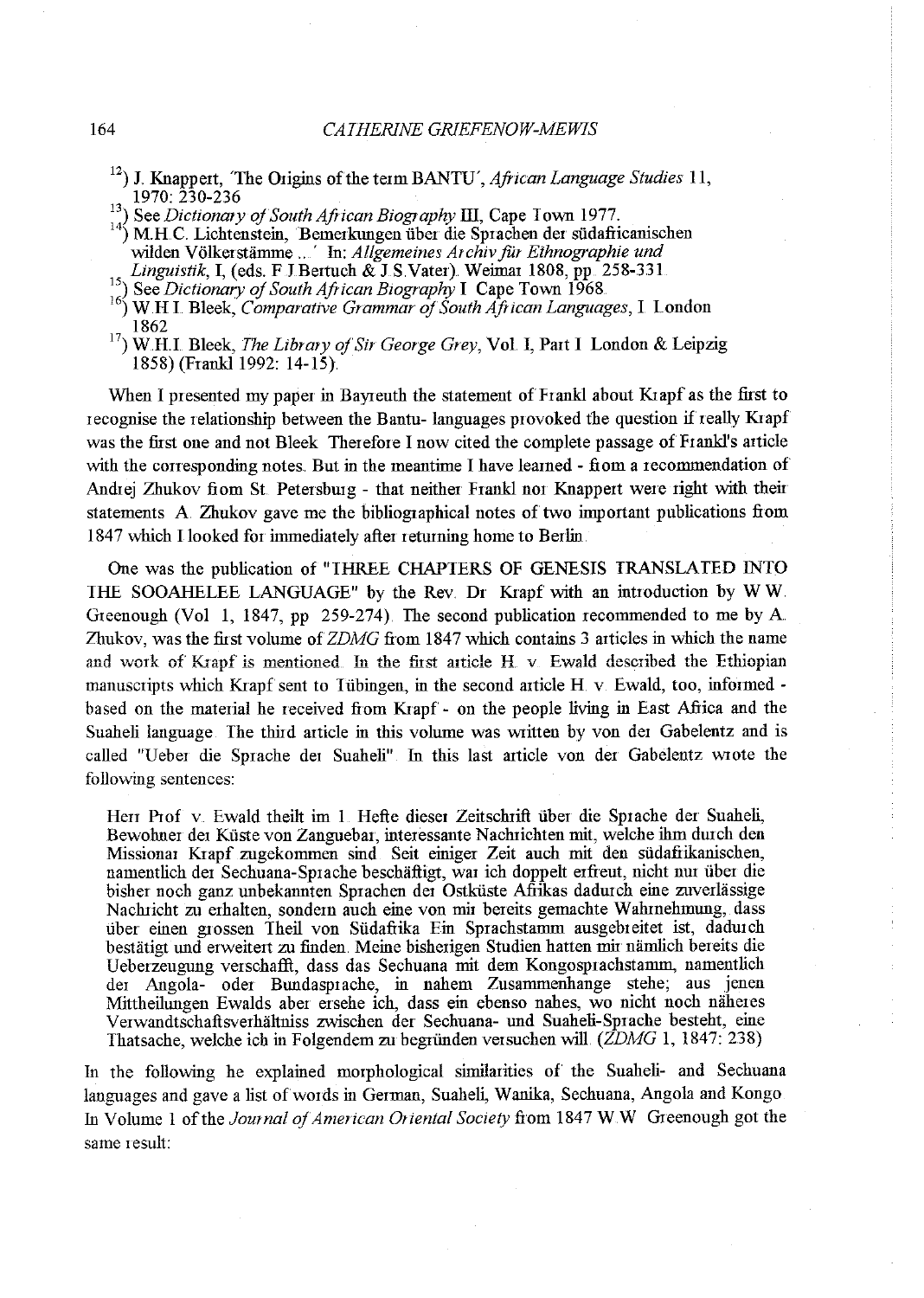### *JLKRAPF* 165

Of the two great races, spoken of above, the most important, most widely extended and most intellectual, is what may be termed, for want of a better name, the Kaffu family Sufficient proof exists of similarity of physical structure and of affinity of language to authorize the conclusion that nearly all the tribes of Africa, of which we have account, south of the equator, with the exception of the Hottentots, possess a common origin, and are to be included in the Kaffu race It was long since observed that the language of the natives of the west coast, at 20o south latitude, was cognate to the dialects of the same parallel at the east. Captain Owen7 says that the languages of Sabia and Sofala are akin to those of Delagoa Bay, which are undoubtedly Kaffu. Lichtenstein gives it as his opinion that all the native tiibes south of Quiloa, (9o south latitude,) are of the Kaffu stock It is now evident that the languages of Zanzibar and Melinda belong to the same class. Though the words which are common to the various idioms of South Africa, as yet written, are comparatively few in number, still they may be considered sufficiently numerous to indicate the same kind of affinity as that allowed to the Indo-Germanic nations. There is not space here to give as full proof of this fact as is desirable. We have annexed a table of numerals, from one to ten, taken from the languages spoken in various parts of the great terra incognita, in which sufficient similarity exists to substantiate in an important degree our assertion." (Footnote 7: Owen's Voyage. Vol. I, p.276. - Prichard's Researches. Vol. II p 295) (Introduction to Three Chapters of Genesis translated into the Sooahelee Language by the Rev. Dr. Krapf,  $p_{.}$  263)

At the end of his introduction Greenough wrote:

The accompanying version is from the hand of the Rev. Dr. Krapf, a gentleman for several years in the employ of the English Church Missionary Society in Abyssinia, and the author, with Mr. Isenberg, of a joumal of travels in that country His residence among the African tribes of that region gave him peculiar advantages in the acquisition of dialects, and he was appointed interpreter to the English Embassy to Shoa, under the direction of Captain Harris. This translation into ihe Sooahelee is the first connected specimen of the language yet published, and was made after a six months' residence among that people, in the year 1844. It was presented by the author to the United States Consul at Zanzibar, Richard P. Waters, Esq., now of Salem,, Massachusetts, who sent it to the late Hon John Pickering (Greenenough 1847: 264)

We can learn fiom these publications that the diagnosis of a genetic relationship between the languages of southern, eastern and southwestern Africa was published in the same year - in 1847- by two different persons, one in Europe- von der Gabelentz-, and one in the United States - W W Greenough. Both could achieve the generalization concerning the East-Afiican languages only by the help of J L Krapfs materials who was the first person to provide scientists in Europe and America with material about the East-African languages. After this degression provoked by the discussion in Bayreuth let us return to Frankl's article about "Krapf and the Birth of Swahili Studies". He wrote at the end of this article:

The Swahili publications of Edward Steere and Charles Sacleux have circulated more widely than those of Krapf, while the printed and manuscript works of W.E. Taylos (Swahili scholar of genius) are of quite exceptional value; these observations notwithstanding, Krapfs pioneering contribution to the study of Swahili will be esteemed for as long as studies in that language are pursued (Frankl 1992: 20)

With all the above mentioned merits of the missionary Krapf, however, we have not yet completed the list of Krapf's pioneering works. He wrote a vocabulary of the Masai-language certainly the first to be compiled: *Vocabulary of the Engutuk Eliokob* (Tiibingen 1854) and he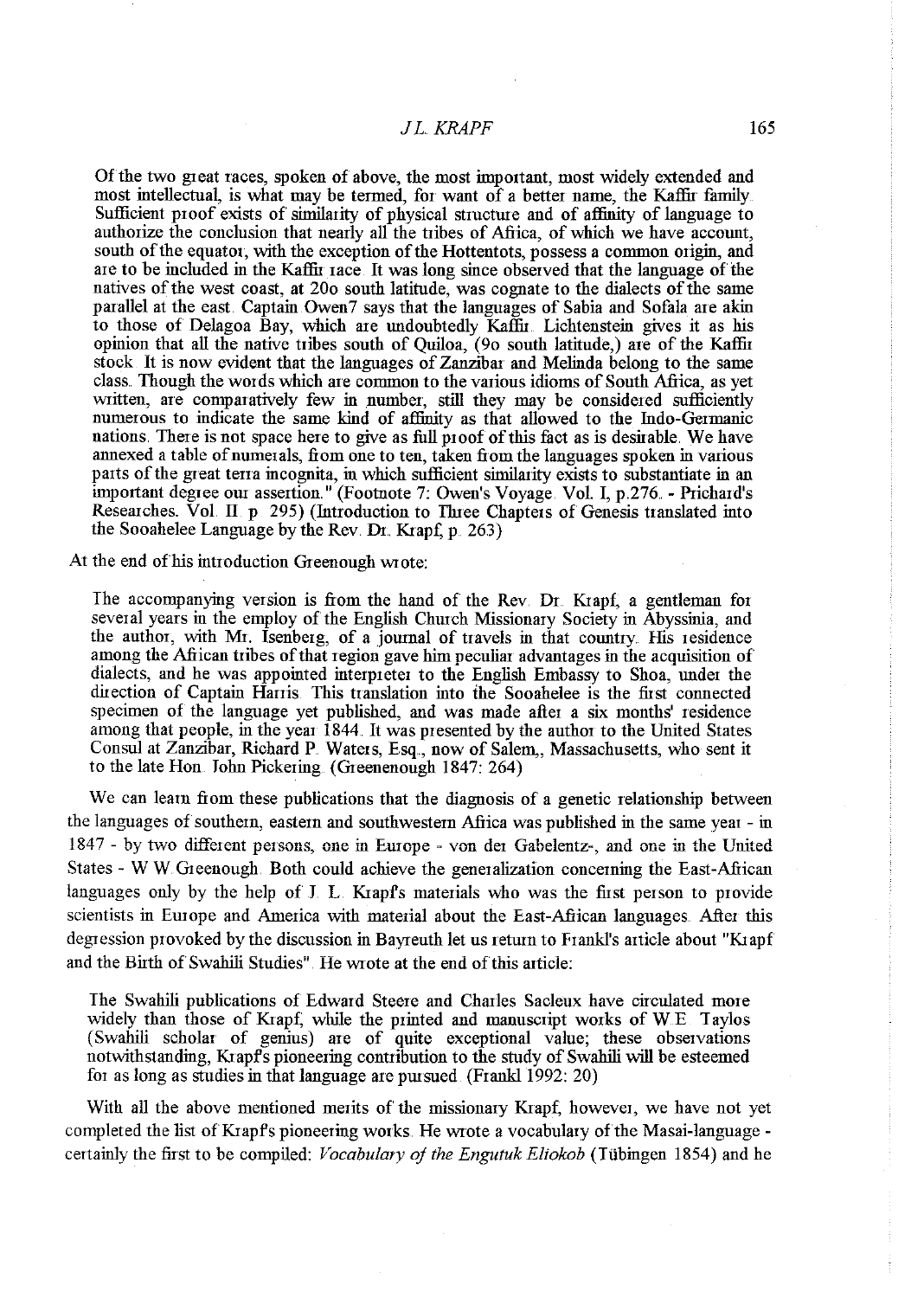published the fust grammar and the fust vocabulary of the Galla (Oromo) Language (in 1840 and 1842}. As it holds tme for the Swahili studies, the Oromo studies can also not deny the origins laid down by Krapf

It is one of the ironies of fate that Krapf was honoured with a Ph.D. degree of the Tübingen University in 1844 neither for his Swahili- or Bantu studies nor for his Oromo studies, but for his merits in collecting and describing somces in Amharic and Ge'ez Kiapf had collected between 70 and 80 Ethiopian manuscripts and sent them to Germany Though he dealt with the Amharic and Ge'ez languages he did not publish works in or about those languages. It must be result of a misunderstanding that in *An African Biographical Dictionary* by Norbert C Brockmann he writes on p 181:

Reverend Johann Ludwig K1apf, missionary pioneer of East Africa, played a leading role in evangelizing and exploring the region. His linguistic work on Swahili, Amharic, and Ge'ez provided some of the earliest scientific investigation of those languages.

Brockmann gave as a source "DAHB" which means *Dictionary of Aftican Historical Biography* by Mark R. Lipschutz and R. Kent Rasmussen where we can find on p. 115: "Krapf was an accomplished linguist His writings on Ge'ez, Amharic, and Swahili are among the earliest scientific works on those languages " Perhaps the authors of the DAHB thought that the references given in Kiapfs *Reisen in Ostajt1ka* on p. 485 are also his own, however, he listed the titles of his works on p. 484 (including an unpublished vocabulary of the Amharic language) and added a list of publications by his brother and colleague, W. Isenberg. But even in this list of Isenberg's publications I could not find any title on Ge'ez Maybe the confusion with respect to Ge'ez was caused by the list of manuscripts in Ge'ez and Amharic that, of course, were not written but described by Krapf. I was searching for Krapf's works on Amharic and Ge'ez everywhere but I did not find any, not even in the Basle mission's archives

In the appendix I will add the main biographical data of J.L Kiapf and a list of all his scientific or linguistic publications and manuscripts. At least I will present a selected bibliography of biographies and publications that include chapters about Kiapf and his linguistic works In these lists I did neither mention the large number of Krapf's articles in missionary journals nor articles that deal with Krapf's missionary work or his geographical and ethnological merits only In point 3 and 4 of the list of Kiapfs publications there are some references printed in italics. Those are references which I found only mentioned, which, however, I have not seen personally From the list published in *Reisen in Ostaftika* it is not always clear whether a work was really published or not, and if it was published the biographical data is not always complete. If one or the other of the readers of this journal finds one of those references (printed in italics) I would be very grateful for getting a copy of the fiont page so that I can be sure of the existence of a printed version Coming to the end of my paper I wish to try an answer the question that may arise after reading these pages - why and how the missionary JL Kiapf was able to create such a comprehensive oevre. As fin as his theological and political ideas are concerned he was in many respects a child of his time, he had to face enors, mistakes and intolerance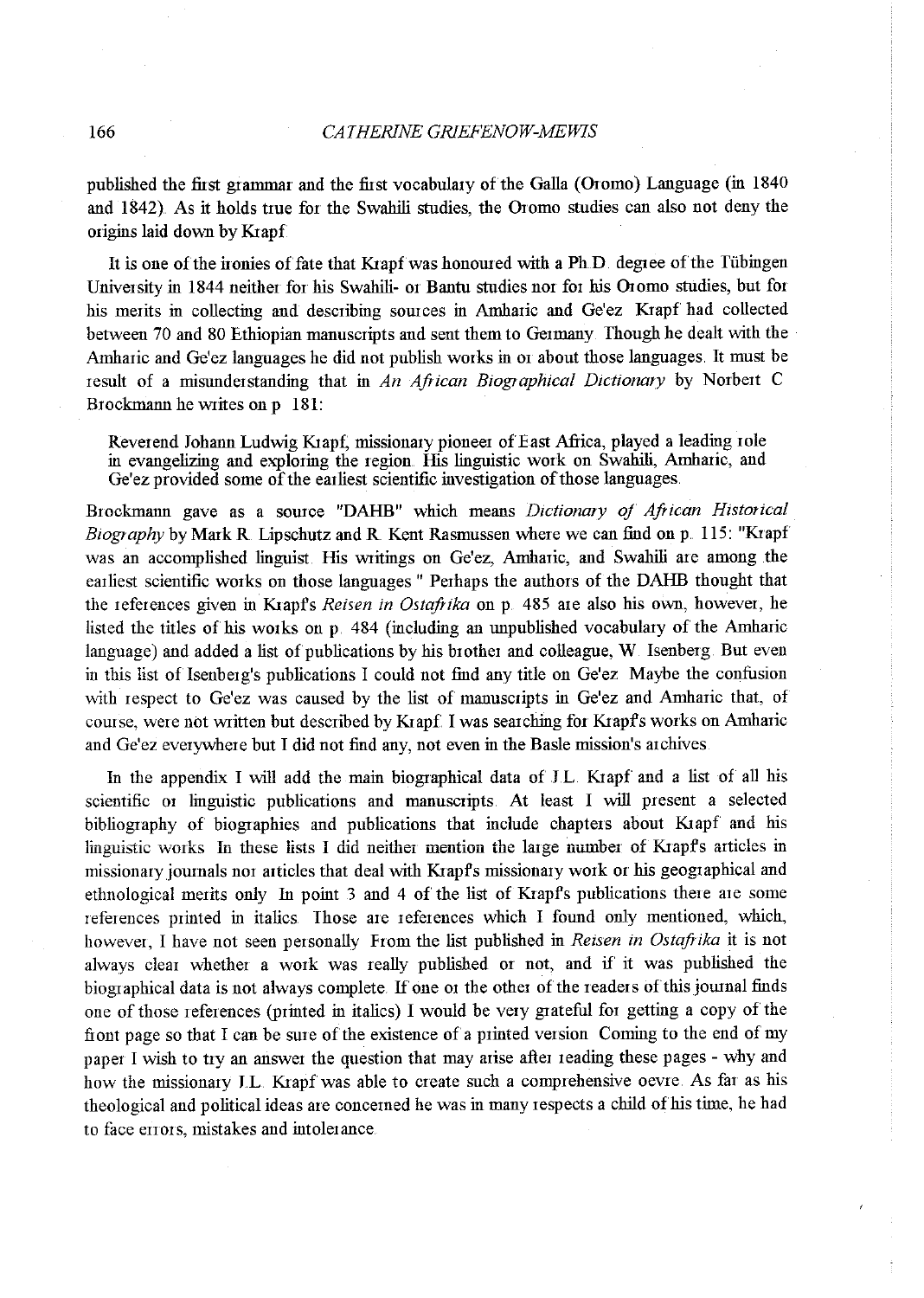#### *JLKRAPF* 167

As far as his geographical and linguistic works are concerned he was a person with allround interest and with a very good linguistic background. He must have been a hard worker as well as an excellent organizer.. He had a relatively strong health and a very strong will He never gave up, not even in situations that seemed to be hopeless. His life lasted nearly 71 years, however, we must not forget that a journey to Africa during that time did not take 5 or 6 hours only as today but usually half a year, and that such journeys were very dangerous and exhausting.

Krapfwas born in 1810 as the youngest of 4 chlldien in a peasant's family in a village near I iibingen. ln his chlldhood he once was beaten by a taylor so badly that it took him half a year to recover. He dreamed of becoming a skipper, but his parents could not cover the expenses of such a career. His interest in geography coming up later on was surely connected with the child's yearning for distant and unknown shores. When his father bought the first geographical maps for him he was astonished about the emty spaces and the lack of names for towns and countries in East Africa. He got the chance to learn at the Latin school at Tübingen and worked very hard to study the Latin grammar. His studies at the missionary seminar at Basle as well as of theology in Tiibingen widened his knowledge of Latin and added to that of Hebrew Preparing the journey to Abessinia he used the time in Cairo to learn Arabic. Immediately after his arrival in Adua he started to learn Arnharic and later on he took all opportunities to learn the words of other languages and to collect all knowledge about other people and tribes he could find as well as all geographical information which could help to fill the emty spaces in the geographical maps of Afiica Though it was not his job to travel everywhere and to collect geographical data he did it and he encouraged his collegues to do the same. Certainly not all his collegues were pleased with such ideas, especially because of the various dangers connected with such journeys At the same time he encouraged his collegues to collect all available linguistic material and he supported them in publishing it In some cases Krapf edited publications by collegues, and, for example, Isenberg also edited some of his publications In the bibliography in point Il4 you will find publications of other authors edited by J L Krapf I am not sure if my list is complete

I would like to close with some words by Frank!:

In 1934 a memorial to Krapf was unveiled at Mkomani, Mombasa It is gratifying to add that in 1981, one hundred years after the great man's death, a commemorative evening and reception was held at Mombasa, and an exhibition displaying mementos of his life and work was mounted at the Fort. (Frankl 1992: 19)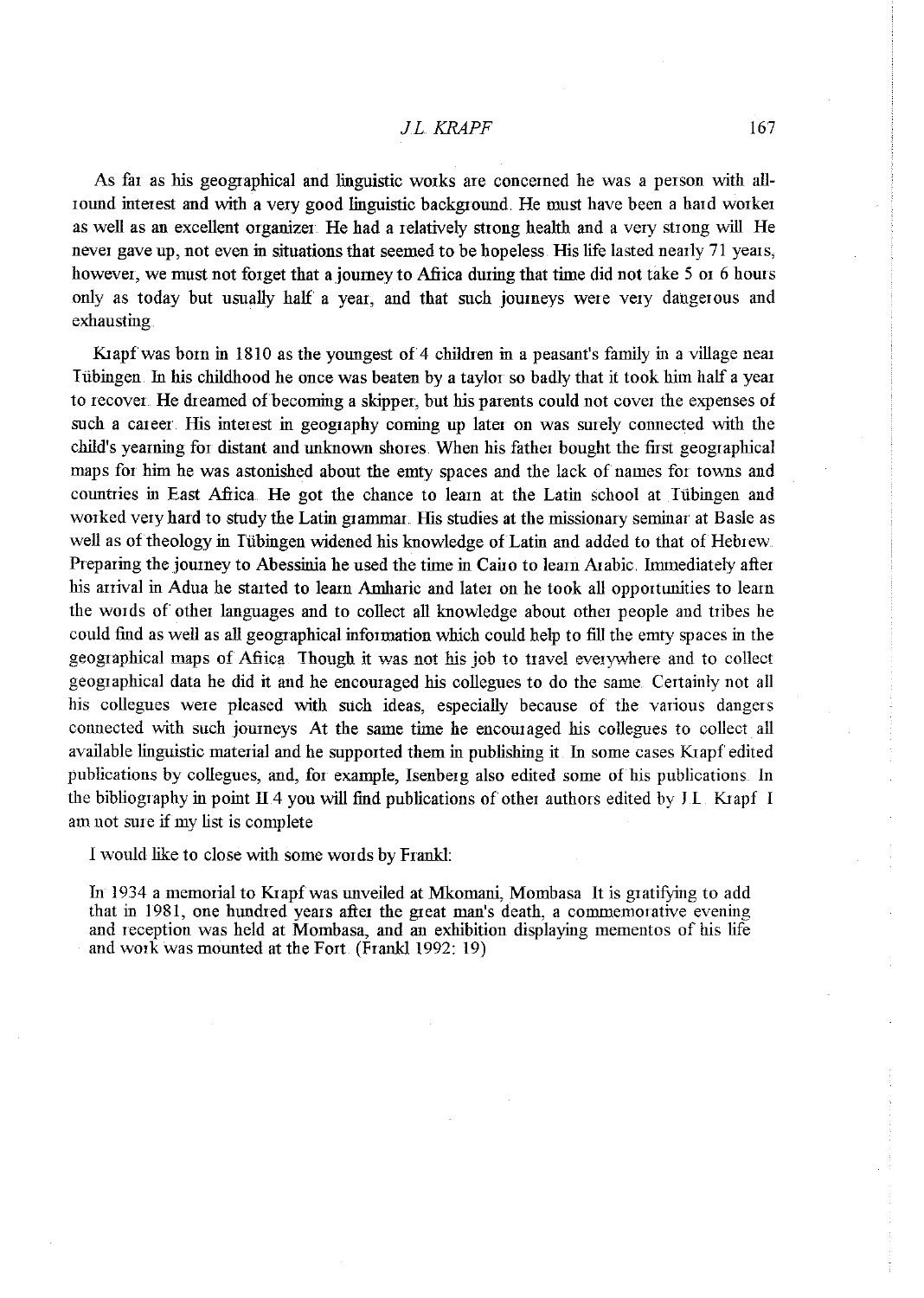## **APPENDIX**

### **I. Krapf's Biography**

- Born on  $11/01/1810$  in Derendingen near Tübingen as the youngest of four children in a peasant's family
- 1823-1826 Attending the Latin school in Tübingen
- May 1827 Entry into the Missionary seminar at Basle
- May 1829 Leaving the Missionary seminar at his own request

1829-1834 Studies of theology in Iiibingen

1834 For 6 weeks curacy at Altenburg near Calw

Autumn 1834- spring 1835 curacy at Wolfenhausen (stepped down after being criticized because of one of his sermons)

1835 Private tutor at Kirchheim Autumn

1836 Re-entry into the Missionary seminar in Basle

Febr 1937 Departure to Egypt via Marseille, Cairo (learned Arabic at Cairo)

Dec. 1837 Arrival at Adua

March 1838 Expulsion of the Protestant Missionaries by prince Ubie

Tan 1839 I ravel to Shoa to king Sable Selassie, stay at the king's court at Ankober

March 1842 Return to Egypt

Sept. 1842 Marriage with Rosine Dietrich from Basle at Alexandria

1842 Krapfwas given an honorary doctorate by the philosophical facnlty of the university of Tiibingen because ofhis merits in collecting and describing the Ethiopian literature

Nov. 1843 Travel to Zanzibar

Mai 1844 Moved to Mombasa

July 1844 Death of his wife and daughter in Mombasa

June 1844 Beginning the translation of the New Testament into Swahili

- June 1846 Johamres Rebmann joined Krapf- establishing the missionary station Rabbai Mpia
- May 1848 Rebmann saw mount Kilimandjaro as the first European

Dec. 1849 Krapf saw Mount Kenya

April 1850-April 1851 Travel to Europe

Sept. 1853 Krapf returns to Europe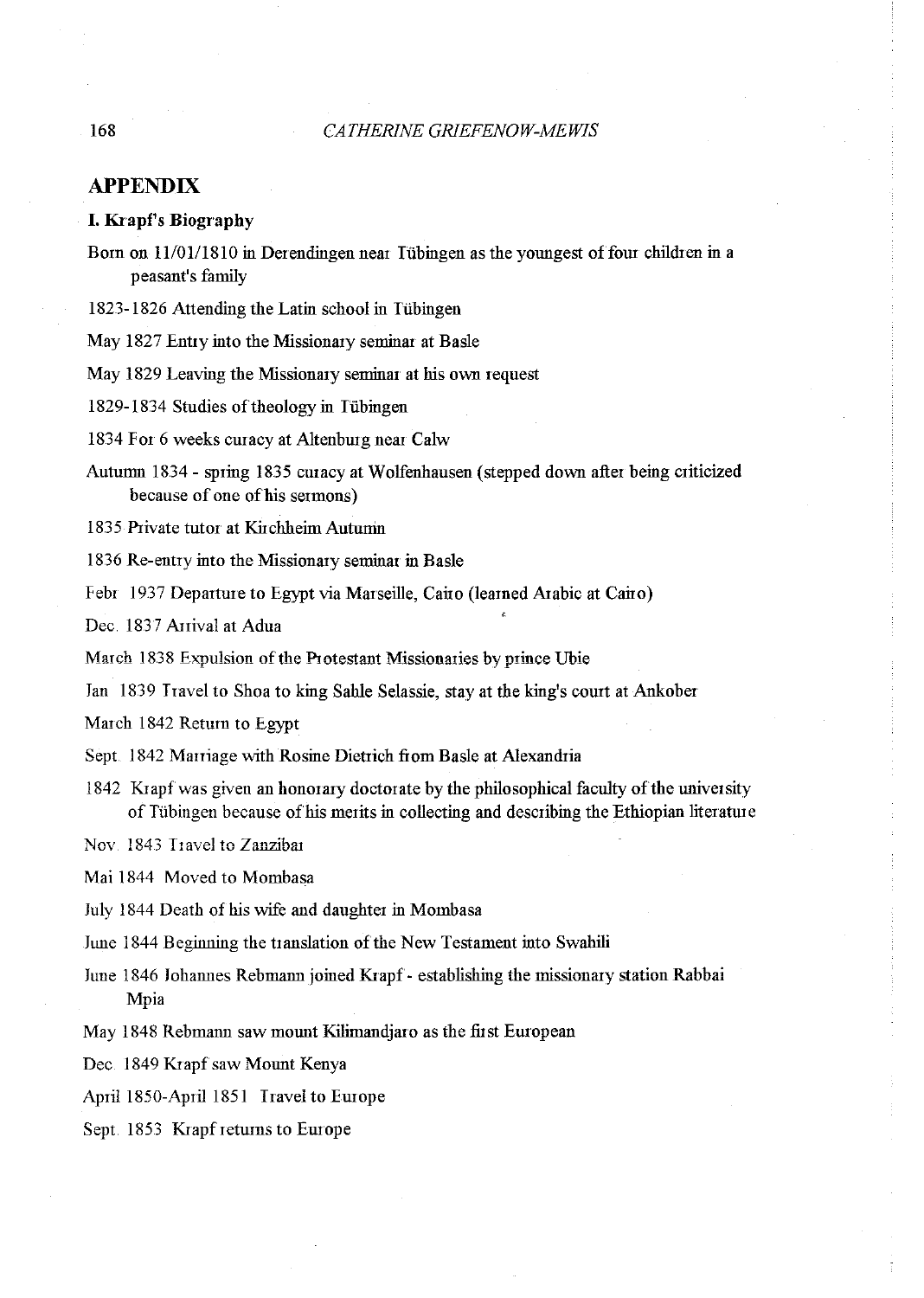1854 I ravel to Ethiopia, the plans failed, health ruined, return and settling in the colony of pietists at Korntal

Jnly 1856 Maniage with Charlotte Pelargus in Stuttgart

Autumn 1861-Nov. 1862 Travel to East Africa

Oct 1867-April 1868 Interpreter for the British military expedition to Ethiopia, early departure because of bad health

Nov 1868 Death of his second wife

Oct. 1869 Marriage with Nanette Schmid

26 11.1881 Krapf died at Korntal

#### II. Bibliography of Krapf's publications:

## 1. Journals / Descriptions of travels:

- Krapf; JL 1858 (unchanged new print 1994}. *Reisen in Ostaftika.* Stuttgart (Miinster-Hamburg)
- Krapf, J.L. 1860 (New print 1968) *Travels, researches, and missionary labours during an* eighteen years residence in eastern Africa London.
- Isenberg and Krapf. 1843 (Newprint 1968). *Journals of the Rev Messrs. Isenberg and Krapf*, *Missionaries of the Church Missionary Society, detailing their proceedings in the* Kingdom of Shoa, and journeys in other parts of Abyssinia, in the years 1839, 1840, *1841, and 1842* London

#### 2. Linguistic Works:

- Krapf; J L 1840. *An imperfect outline of the elements of the Galla language.* London (Introduction by Isenberg)
- Krapf; J.L. 1842. *Vocabulary of the Galla language*. London. (42 pp.)
- Krapf, L and J. Rebmann 1887 *A Nika-English dictionary.* London. (391 pp)
- Krapf, J.L. 1850a. *Vocabulary of six East-African languages (Kisuaheli, Kinika, Kikámba, Kipok6mo, Kihiau, Kigalla).* Itibingen.
- Krapf; JL l850b *Outline of the elements of the Kisuaheli language with special reference to the Kinika dialect*. Tübingen.
- Krapf, J.L. 1854. *Vocabulary of the Engutuk Eloikob or of the language of the Wakuafination in the interior of Equatorial Africa.* Tübingen.

Krapf; JL 1882 (New print 1964 ). *A dictionary of the Suaheli-language* London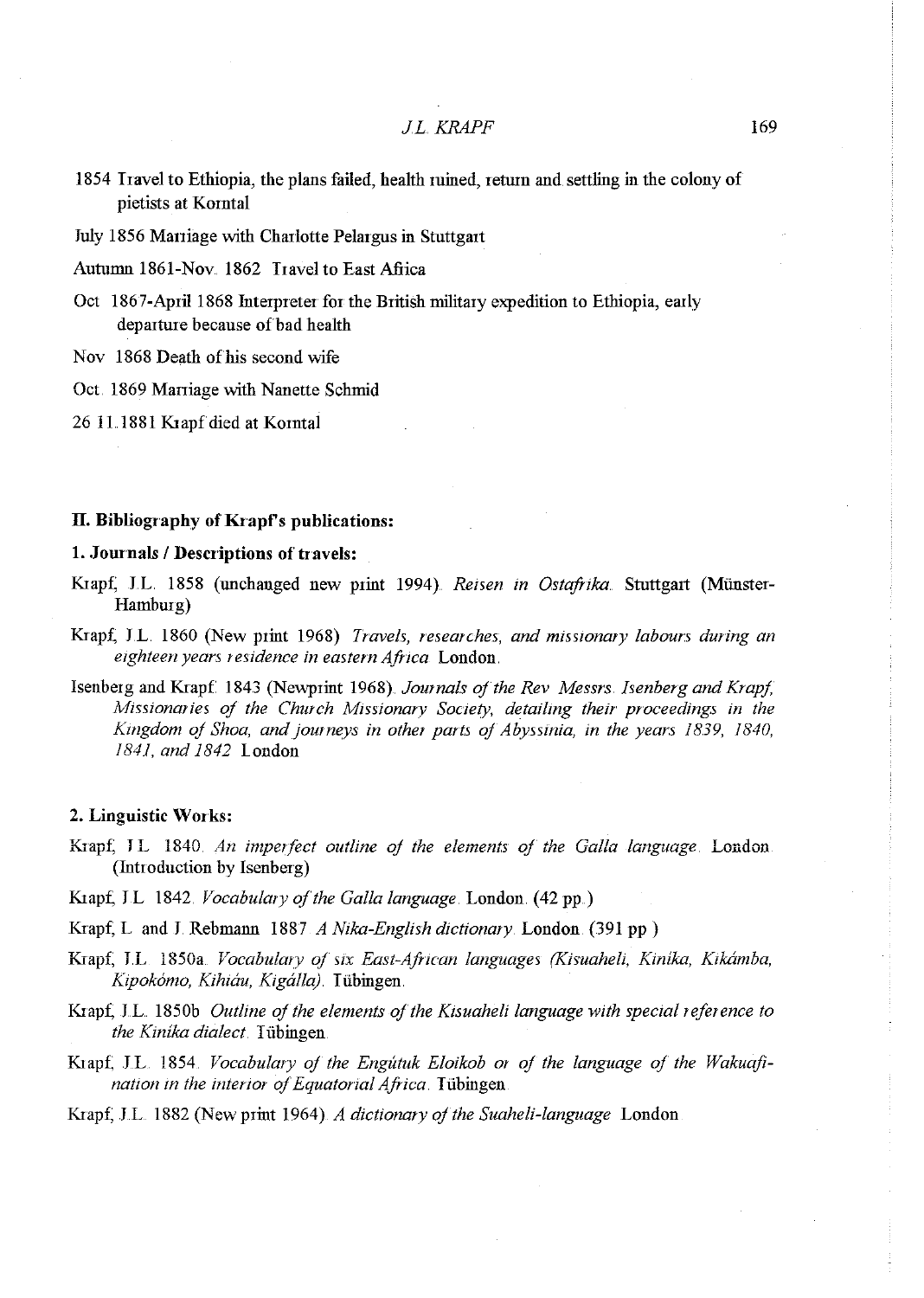#### 3. Translations of Religious Writings:

Ktapf, JL. 1841. *Evangelium Matthaei translatum in linguam Gallarum.* Ankobari

- Krapf, J L and J Rebmann. 1848 *The beginning of a spelling book of the Kinika language accompanied by a translation of the Heidelberg Catechism* Bombay
- Krapf, J.L. 1847. "Three chapters of Genesis translated into the Sooahelee language with an introduction by W W Greenough" *Journal of the American Oriental Society* 1:259- 274

Ktapf, l.L. 1848 *Translation of the Evangelium Luca in Kinika* Bombay

Ktapf, J.L 1850 *Translation of the Evangelium Marci in K1kamba.* 

Ktapf, J.L. 1854. *Translation of the english liturgy into the Suahelisprache* Tübingen.

Krapf, J.L. 1878. *Dr. Barth's Bible-Stories, in Kinika. Basel.* 

#### 4. Publications by other authors edited by Krapf:

Rebmann, J 1877.. *Dictionary of the Kiniassa language* Ed. J L Ktapf (Introduction) St. Crischona

Mayer, J. 1878. *Kurze Wörtersammlung in Englisch, Deutsch, Amharisch, Gallanisch, Guraguesch* Base!. Ed. L Ktapf(Introduction)

Erhardt 1857 Ed. Ktapf *D1ctionmy of the Masaz-language* 

5. List of unpublished works compiled by Krapf (according to Krapf, *Reisen in Ostafrika*, pp 484-485 ):

Krapf, J.L *Translation of the first book Mosis.* 

Krapf; J.L. *Amharic vocabulary* 

Krapf, J.L. *Translation of the Evangelium Matthäi in Kikamba* 

Krapf, J.L. *Iranslation of the whole New Testament into Suaheli*.

Krapf; J L. Comprehensive Dictionary of the Suaheli-language (printed in 1882, see above)

## II. Literature about Krapf or including statements about Krapf (Biographies and publications which mention (also) the linguistic work of Krapf):

- Aren, Gustav. 1978 *Evangelical Pioneers in Ethiopia. Origins of the Evangelical Chunh Mekane Ye sus.* Uppsala. (Notes about Ktapf on pp 72-76, 79-90, 446-448)
- Brockmann, N.C. 1994. *An African Biographical Dictionary* Santa Barbara, Denver, Oxford. (pp 181-182)

Claus, W. 1882. *Dr. Ludwig Krapf, Missionar in Ostafrika*. Basel.

Ewald, H von. 1847. "Ueber eine zweite Samrnlung Aethiopischer Handschriften in I tibingen " *Zeitschr ift.der deutschen morgenlandischen Gesellschaft (ZDMG)* 1: 1-43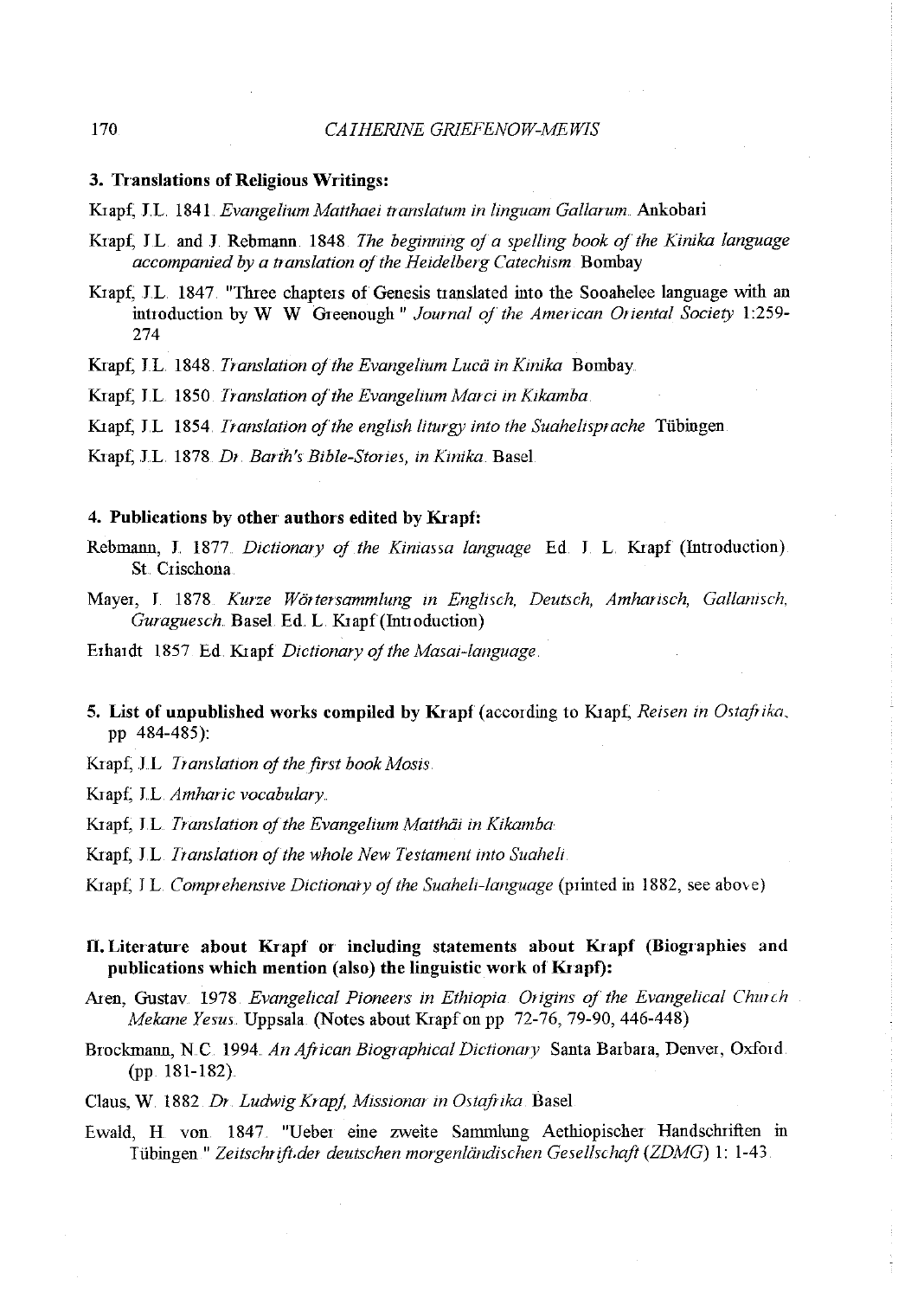- Ewald, H. von 1847. "Ueber die Völker und Sprachen südlich von Aethiopien " ZDMG 1: 44-56
- Frankl, P.J.L 1992. "Johann Ludwig Krapf and the birth of Swahili studies." *ZDMG* 142,1: 12-20
- Gabelentz, HC. von der. 1847. "Ueber die Sprache der Suaheli" *ZDMG* 1: 238-242
- Greenough, W W. 1847 "Introduction to 'Three Chapters of Genesis Translated into the Sooahelee Language by the Rev Dr Krapf" *Journal of the American Oriental Society*  1: 259-274
- Jungraithmayr, H and W. Möhlig (eds). 1983. *Lexikon der Afrikanistik*. Berlin. (P. 137).
- Hennig, E. 1953. *Wiirttembergische Fonschungsreisende der letzten anderthalb Jahrhunderte.*  Stuttgart.  $($ Pp. 12-16 $).$
- Hesse, J 1893. *Das Missionsjahrhundert. Ziige aus dem Missionsleben der Gegenwart* Calw & Stuttgart. (Pp. 87-105).
- Miehe, G. and J G. Miihlig. 1995 *Swahili- Handbuch.* Koln (p. 9, 16 *t;* 20 *t;* 279)
- Lipschutz, MR. and Kent Rasmussen, R. 1986 *Dictionary of African historical biography*  Berkeley, Los Angeles, London. (P. 115).
- Polome, Edgar C 1967. *Swahili language handbook* Washington. (P Xll)
- Vortisch, H 192 7 *Ein Marschall Vorwt'irts der Mission- Dr. JL Krapf* Stuttgart & Base!.
- **Whiteley, W** 1969. *Swahili. The rise of a national language*. **London (P** 13).